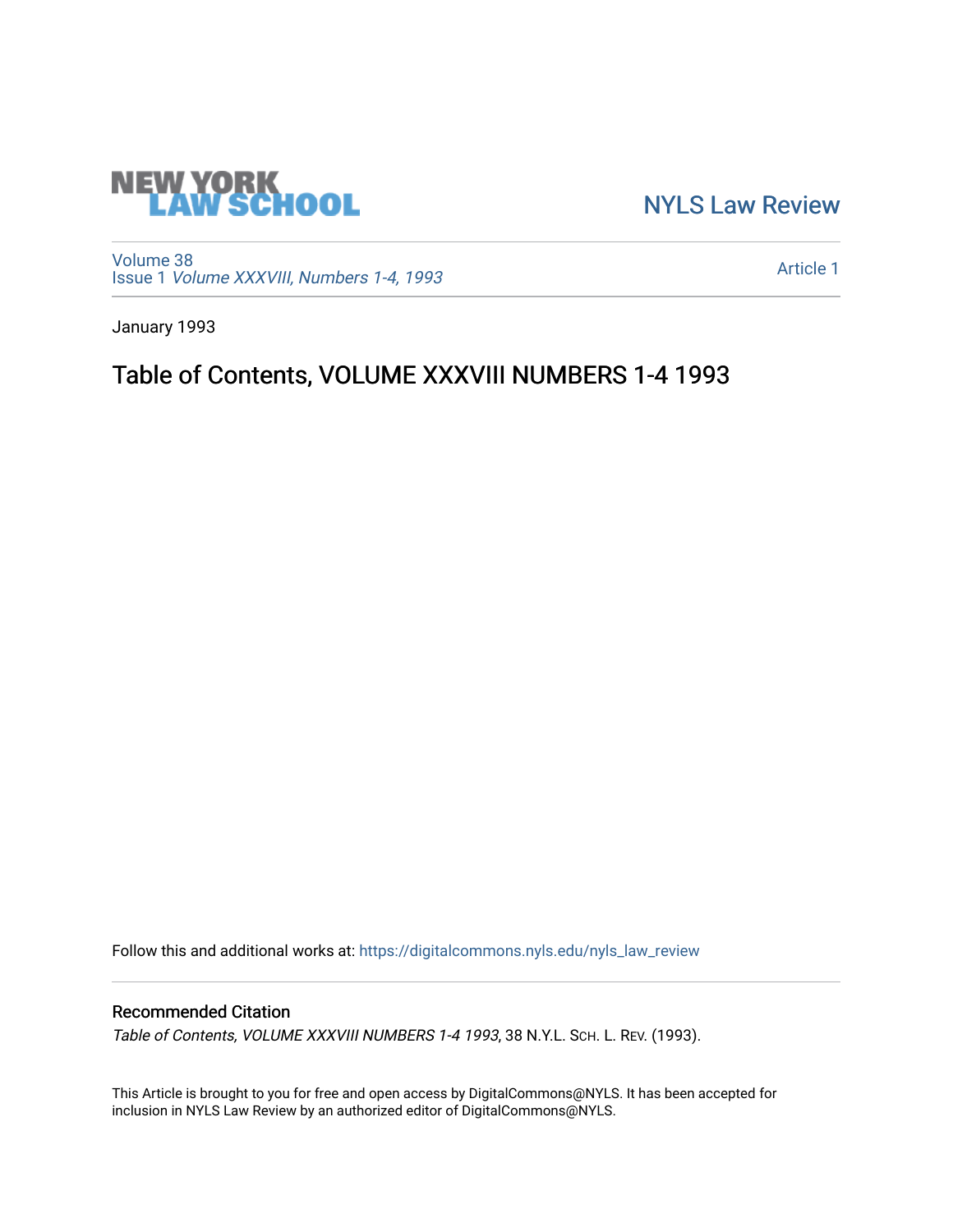## **NEW YORK LAW SCHOOL LAW REVIEW**

 $\epsilon$ 

**Copyright** 1994 *New York Law School Law Review*

| VOLUME XXXVIII                                                                                                    | <b>NUMBERS 1-4</b>                                    | 1993 |
|-------------------------------------------------------------------------------------------------------------------|-------------------------------------------------------|------|
|                                                                                                                   | <b>CONTENTS</b>                                       |      |
|                                                                                                                   | PREFACE: FIGHTING BIG SISTER FOR LIBERTY AND EQUALITY |      |
|                                                                                                                   | Nadine Strossen                                       | 1    |
|                                                                                                                   | INTRODUCTION: WOMEN, CENSORSHIP, AND "PORNOGRAPHY"    |      |
|                                                                                                                   | Leanne Katz                                           | 9    |
|                                                                                                                   | <b>SYMPOSIUM SPEECHES</b>                             |      |
| AN HISTORICAL OVERVIEW                                                                                            |                                                       |      |
|                                                                                                                   | Lisa Duggan                                           | 25   |
| IS PUBERTY A DIRTY WORD?                                                                                          |                                                       |      |
|                                                                                                                   | Judy Blume                                            | 37   |
| SEXUALITY EDUCATION: ISSUES FOR THE 1990'S                                                                        |                                                       |      |
|                                                                                                                   | Debra Haffner                                         | 45   |
| <b>CONFESSIONS OF AN ACCUSED PORNOGRAPHER</b>                                                                     |                                                       |      |
|                                                                                                                   | Gloria Pipkin                                         | 53   |
| ANTI-PORN FEMINISM V. FEMINIST ART:<br>NOTES ON THE CENSORSHIP OF PORN'IM'AGE'RY:<br><b>PICTURING PROSTITUTES</b> |                                                       |      |
|                                                                                                                   | Carol Jacobsen                                        | 63   |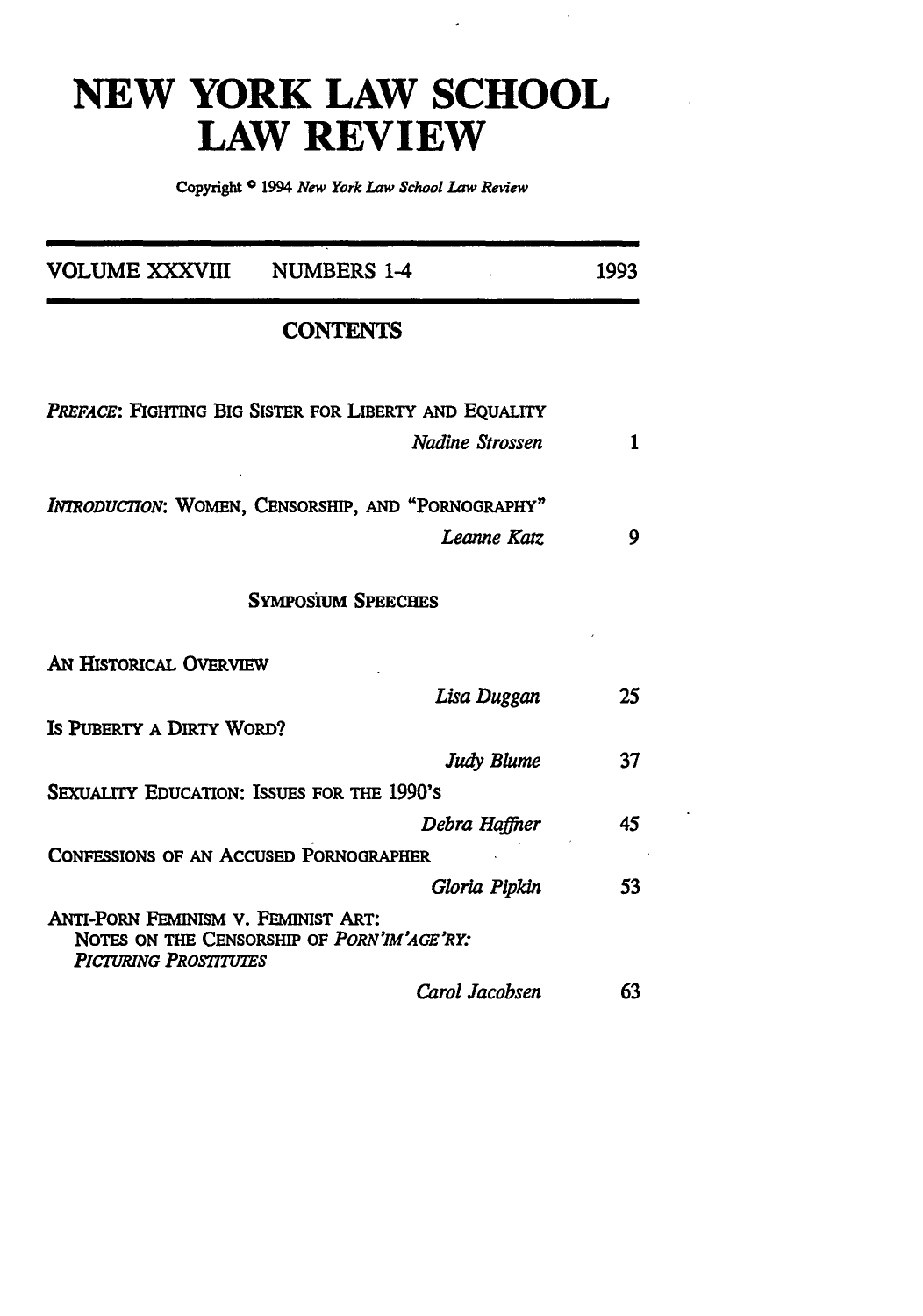| FEMINISM, PHOTOGRAPHY, CENSORSHIP, AND SEXUALLY<br>TRANSGRESSIVE IMAGERY: THE WORK OF ROBERT<br>MAPPLETHORPE, JOEL-PETER WITKIN, JACQUELINE<br>LIVINGSTON, SALLY MANN, AND CATHERINE OPIE |     |
|-------------------------------------------------------------------------------------------------------------------------------------------------------------------------------------------|-----|
| Connie Samaras                                                                                                                                                                            | 75  |
| SOME HARMS TO WOMEN FROM RESTRICTIONS ON<br><b>SEXUALLY RELATED EXPRESSION</b>                                                                                                            |     |
| Leonore Tiefer                                                                                                                                                                            | 95. |
| POSTMODERNITY AND THE PORNOGRAPHY DEBATE                                                                                                                                                  |     |
| Kate Ellis                                                                                                                                                                                | 103 |
| TOWARD SAFETY, EQUALITY & FREEDOM                                                                                                                                                         |     |
| Wendy Kaminer                                                                                                                                                                             | 115 |
| <b>SPEAKING FOR OURSELVES</b>                                                                                                                                                             |     |
| Ann Lewis                                                                                                                                                                                 | 125 |
| <b>ARTICLES</b>                                                                                                                                                                           |     |
| FALSE PROMISES: FEMINIST ANTI-PORNOGRAPHY LEGISLATION                                                                                                                                     |     |
| Lisa Duggan, Nan D. Hunter & Carole S. Vance                                                                                                                                              | 133 |
| CENSORSHIP IN CANADA                                                                                                                                                                      |     |
| Thelma McCormack                                                                                                                                                                          | 165 |
| DON'T GET FOOLED AGAIN: ASSAILED IN BRITAIN                                                                                                                                               |     |
| Avedon Carol                                                                                                                                                                              | 183 |
| DO WE HAVE A CHANCE AGAINST THE FAR RIGHT?                                                                                                                                                |     |
| Jewelle Gomez                                                                                                                                                                             | 195 |
| A PUBLIC UNIVERSITY'S RESPONSE TO STUDENTS' REMOVAL<br>OF AN ART EXHIBIT                                                                                                                  |     |
| Marjorie Heins                                                                                                                                                                            | 201 |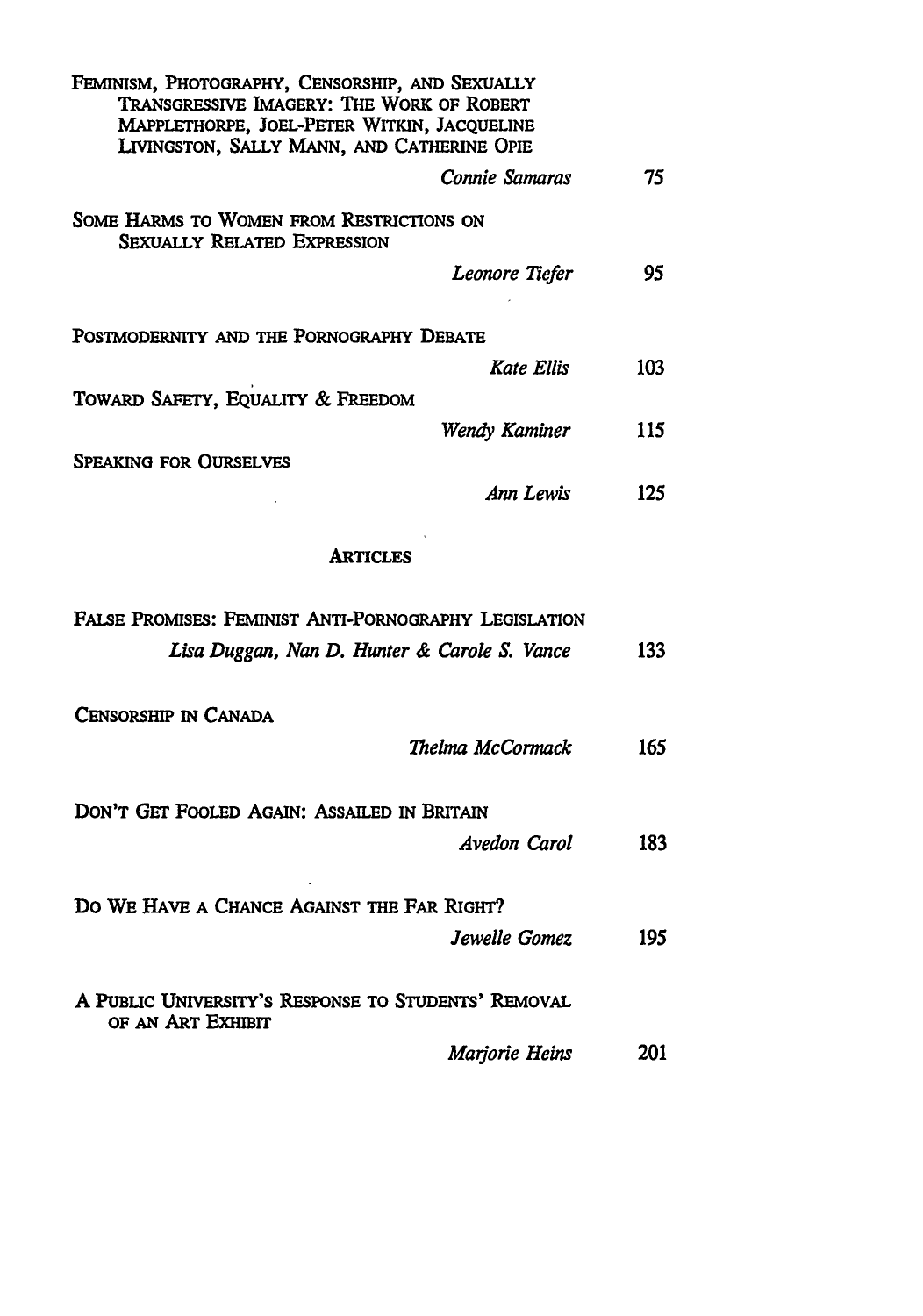| CATHARINE'S WHEEL: MACKINNON'S PORNOGRAPHY ANALYSIS<br>AS A RETURN TO TRADITIONAL CHRISTIAN SEXUAL THEORY |     |
|-----------------------------------------------------------------------------------------------------------|-----|
| Jeanne L. Schroeder                                                                                       | 225 |
| THE NEW MADONNA/WHORE SYNDROME: FEMINISM, SEXUALITY,<br>AND SEXUAL HARASSMENT                             |     |
| Cathy Young                                                                                               | 257 |
| MORE DANGER, MORE PLEASURE: A DECADE AFTER THE<br><b>BARNARD SEXUALITY CONFERENCE</b>                     |     |
| Carole S. Vance                                                                                           | 289 |
| WHAT I DIDN'T GET TO SAY ON TV ABOUT PORNOGRAPHY,<br>MASCULINITY, AND REPRESENTATION                      |     |
| Judith Kegan Gardiner                                                                                     | 319 |
| AM I CAUGHT IN A TIME WARP, OR WHAT? REFLECTIONS ON<br>PORNOGRAPHY AND PURITY                             |     |
| Diane Leenheer Zimmerman                                                                                  | 335 |
| FEMINISM, MORALISM, AND PORNOGRAPHY                                                                       |     |
| Ellen Willis                                                                                              | 351 |
| BEING A FEMINIST MEANS YOU ARE AGAINST SEXISM,<br>NOT AGAINST SEX                                         |     |
| <b>Karen DeCrow</b>                                                                                       | 359 |
| <b>INCLUSIVE FEMINISM</b>                                                                                 |     |
| R. Lea Brilmayer                                                                                          | 377 |
| FEMINISM AND THE FALSE DICHOTOMY OF VICTIMIZATION<br><b>AND AGENCY</b>                                    |     |
| Elizabeth M. Schneider                                                                                    | 387 |